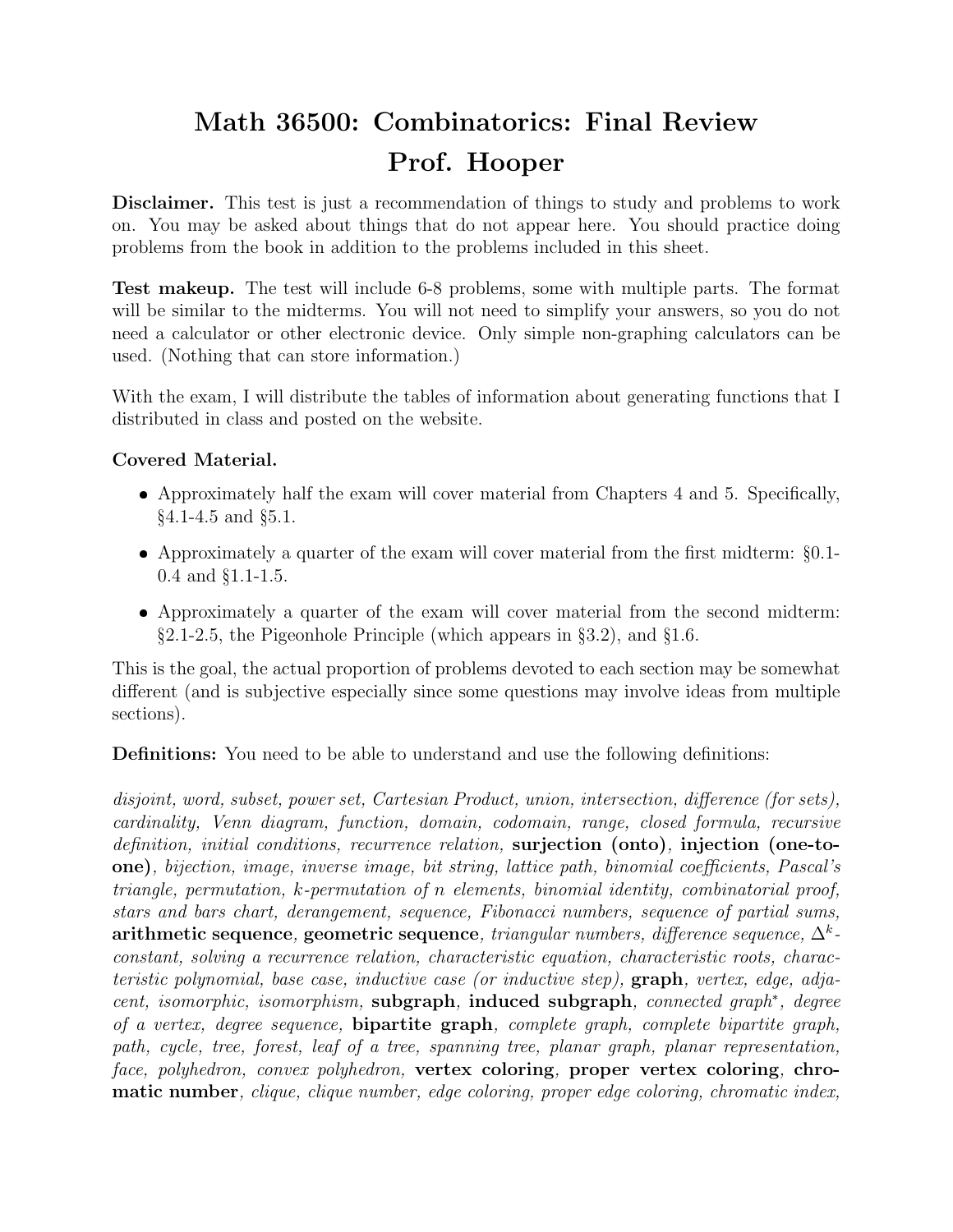walk, Euler path, Euler circuit, Hamilton path, Hamilton cycle, generating series, generating function.

You should be able to define the terms in bold above. (Memorize the definitions!)

The book has lists of definitions in §0.4: Functions and §4.1: Graphs.

Main results: You should understand how to use the following results:

Additive Principle, Multiplicative Principle, Formula for the number of k-permutation of *n* elements, Closed formula for  $\binom{n}{k}$  $\binom{n}{k}$ , Principle of Inclusion/Exclusion (PIE) (for 2 sets, 3 sets and "advanced"), Finite Differences (a sequence is polynomial if and only if it is  $\Delta^k$ constant for some k), Principle of Mathematical Induction  $(\S 2.5)$ , The Pigeonhole Principle, The Handshake Lemma, Paths in Trees (Proposition 4.2.1), Trees have leaves (Proposition 4.2.3), Number of edges and vertices in a tree (Proposition 4.2.4), Connected graphs have spanning trees, Euler's Formula for Planar Graphs,  $K_5$  and  $K_{3,3}$  are not planar, The four color theorem, When graphs have Euler Paths and Circuits  $(\S_4.5)$ .

**Problem types:** You should be able to do the following:

- Count sets and functions, using the Additive and Multiplicative Principles, Stars and Bars, the Principle of Inclusion/Exclusion (PI/E) (e.g.,  $\S 1.7 \# 1$ , 3, 5, 9, 11, 12)
- Use the binomial coefficients to solve problems (e.g.,  $\S 1.7 \# 7$ , 8;  $\S 2.6 \# 9$ )
- Give a combinatorial proof (e.g.,  $\S 1.5 \# 2, 3, 6, 14; \S 1.7 \# 15$ )
- Understand problems making use of sets, functions, and related terminology (e.g.,  $§1.1$  $\# 5$ , 11; §1.7  $\# 17$ , 18)
- Compute partial sums of arithmetic and geometric sequences (e.g.,  $\S 2.6 \# 1-3$ )
- Work out closed formulas for polynomial sequences (e.g.,  $\S 2.6 \# 5, 6, 7$ )
- Work out closed formulas for recursive sequences (e.g.,  $\S 2.6 \# 10, 11, 12$ )
- Give inductive proofs of statements and formulas, especially on topics related to the course (e.g., §2.6 # 14, 15, 16, 17)
- Make use of the Pigeonhole principle to solve problems (e.g.,  $\S 3.2 \# 18$ , 19).
- Tell if two graphs are isomorphic (e.g.,  $\S 4.1 \# 3$ , 4, 5;  $\S 4.7 \# 1$ , 5ab)
- Make use of Euler's Formula for Planar Graphs, including using it to prove a graph is not planar (e.g., Theorems 4.3.1 and 4.3.2; §4.3 # 11; §4.7 # 6, 7c, 10, 16, 19)
- Prove statements about graphs using induction (e.g.,  $\S 4.3 \# 8$ , 9;  $\S 4.4 \# 6$ , 11;  $\S 4.7 \#$ 23)